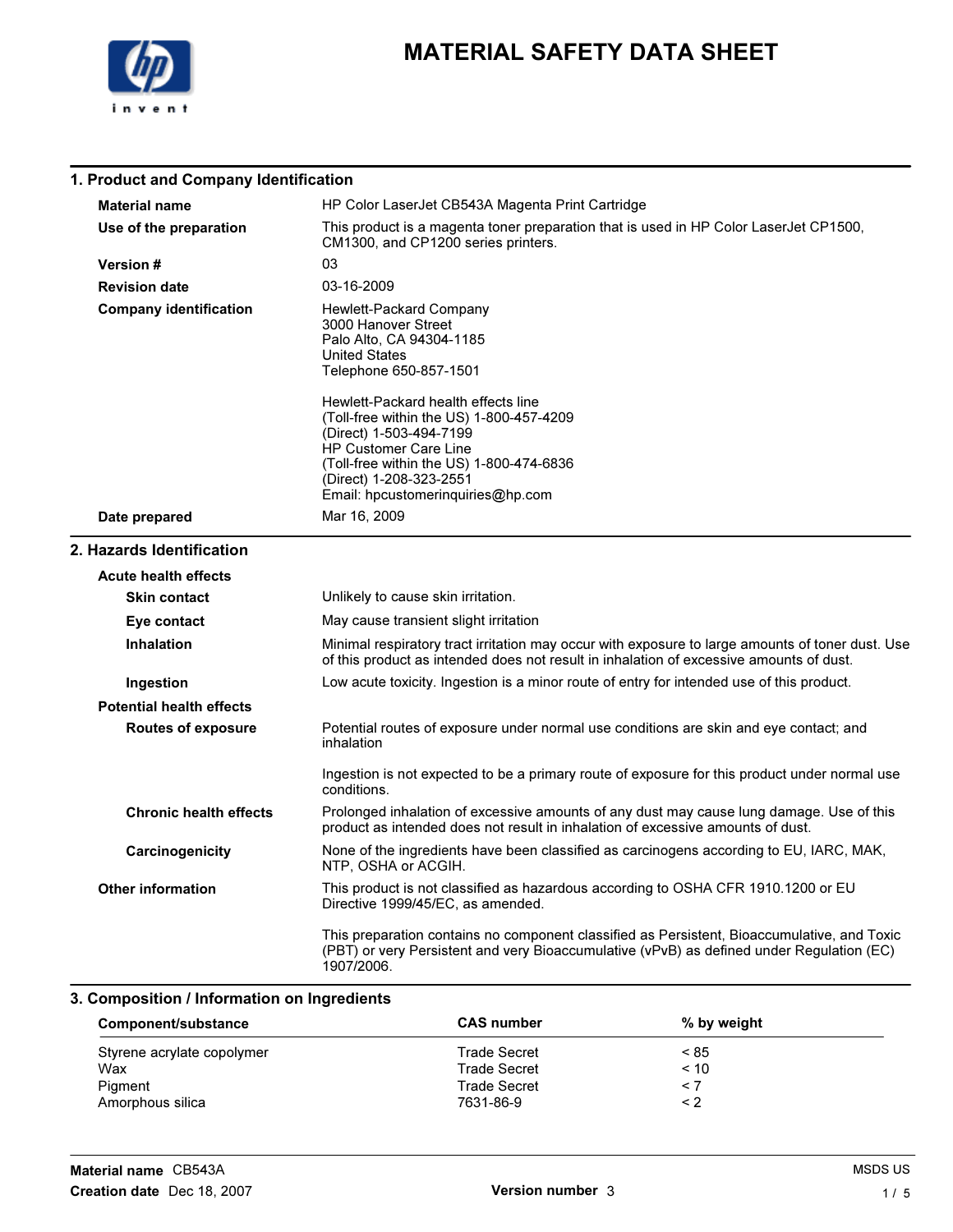#### 4. First Aid Measures

# MATERIAL SAFETY DATA SHEET

| <b>First aid procedures</b>                                              |                                                                                                                                                                                                                                                                                                                                      |
|--------------------------------------------------------------------------|--------------------------------------------------------------------------------------------------------------------------------------------------------------------------------------------------------------------------------------------------------------------------------------------------------------------------------------|
| Eye contact                                                              | Do not rub eyes. Immediately flush with large amounts of clean, warm water (low pressure) for<br>at least 15 minutes or until particles are removed. If irritation persists, consult a physician.                                                                                                                                    |
| <b>Skin contact</b>                                                      | Wash affected areas thoroughly with mild soap and water. Get medical attention if irritation<br>develops or persists.                                                                                                                                                                                                                |
| <b>Inhalation</b>                                                        | Move person to fresh air immediately. If irritation persists, consult a physician.                                                                                                                                                                                                                                                   |
| Ingestion                                                                | Rinse mouth out with water. Drink one to two glasses of water. If symptoms occur, consult a<br>physician.                                                                                                                                                                                                                            |
| 5. Fire Fighting Measures                                                |                                                                                                                                                                                                                                                                                                                                      |
| <b>Flash point and method</b>                                            | Not applicable                                                                                                                                                                                                                                                                                                                       |
| <b>Hazardous combustion</b><br>products                                  | Carbon monoxide and carbon dioxide.                                                                                                                                                                                                                                                                                                  |
| <b>Flammable properties</b>                                              | Like most organic material in powder form, toner can form explosive dust-air mixtures when<br>finely dispersed in air.                                                                                                                                                                                                               |
| <b>Extinguishing media</b>                                               |                                                                                                                                                                                                                                                                                                                                      |
| Suitable extinguishing<br>media                                          | CO2, water, or dry chemical                                                                                                                                                                                                                                                                                                          |
| Unsuitable extinguishing<br>media                                        | None known.                                                                                                                                                                                                                                                                                                                          |
| Unusual fire and explosion<br>hazard                                     | Like most organic material in powder form, toner can form explosive dust-air mixtures when<br>finely dispersed in air.                                                                                                                                                                                                               |
| <b>Protection of firefighters</b>                                        |                                                                                                                                                                                                                                                                                                                                      |
| Protective equipment and<br>precautions for firefighters                 | If fire occurs in the printer, treat as an electrical fire.                                                                                                                                                                                                                                                                          |
|                                                                          |                                                                                                                                                                                                                                                                                                                                      |
| <b>Special firefighting procedures</b>                                   | None established.                                                                                                                                                                                                                                                                                                                    |
| 6. Accidental Release Measures                                           |                                                                                                                                                                                                                                                                                                                                      |
| <b>Personal precautions</b>                                              | Minimize dust generation and accumulation.                                                                                                                                                                                                                                                                                           |
| <b>Environmental precautions</b>                                         | Do not flush into surface water or sanitary sewer system. See also section 13 Disposal<br>considerations.                                                                                                                                                                                                                            |
| <b>Other information</b>                                                 | Slowly vacuum or sweep the material into a bag or other sealed container. Clean remainder<br>with a damp cloth or vacuum cleaner. If a vacuum is used, the motor must be rated as dust<br>explosion-proof. Fine powder can form explosive dust-air mixtures. Dispose of in compliance<br>with federal, state, and local regulations. |
| 7. Handling and Storage                                                  |                                                                                                                                                                                                                                                                                                                                      |
| <b>Handling</b>                                                          | Keep out of the reach of children. Avoid inhalation of dust and contact with skin and eyes. Use<br>with adequate ventilation. Keep away from excessive heat, sparks, and open flames.                                                                                                                                                |
| <b>Storage</b>                                                           | Keep out of the reach of children. Keep tightly closed and dry. Store away from strong<br>oxidizers. Store at room temperature.                                                                                                                                                                                                      |
|                                                                          |                                                                                                                                                                                                                                                                                                                                      |
| 8. Exposure Controls / Personal Protection<br><b>Exposure guidelines</b> | USA OSHA (TWA/PEL): 15 mg/m3 (Total Dust), 5 mg/m3 (Respirable Fraction)                                                                                                                                                                                                                                                             |
|                                                                          | ACGIH (TWA/TLV): 10 mg/m3 (Inhalable Particulate), 3 mg/m3 (Respirable Particulate)                                                                                                                                                                                                                                                  |
|                                                                          | Amorphous silica: USA OSHA (TWA/PEL): 20 mppcf 80 (mg/m3)/%SiO2, ACGIH<br>(TWA/TLV): 10 mg/m3                                                                                                                                                                                                                                        |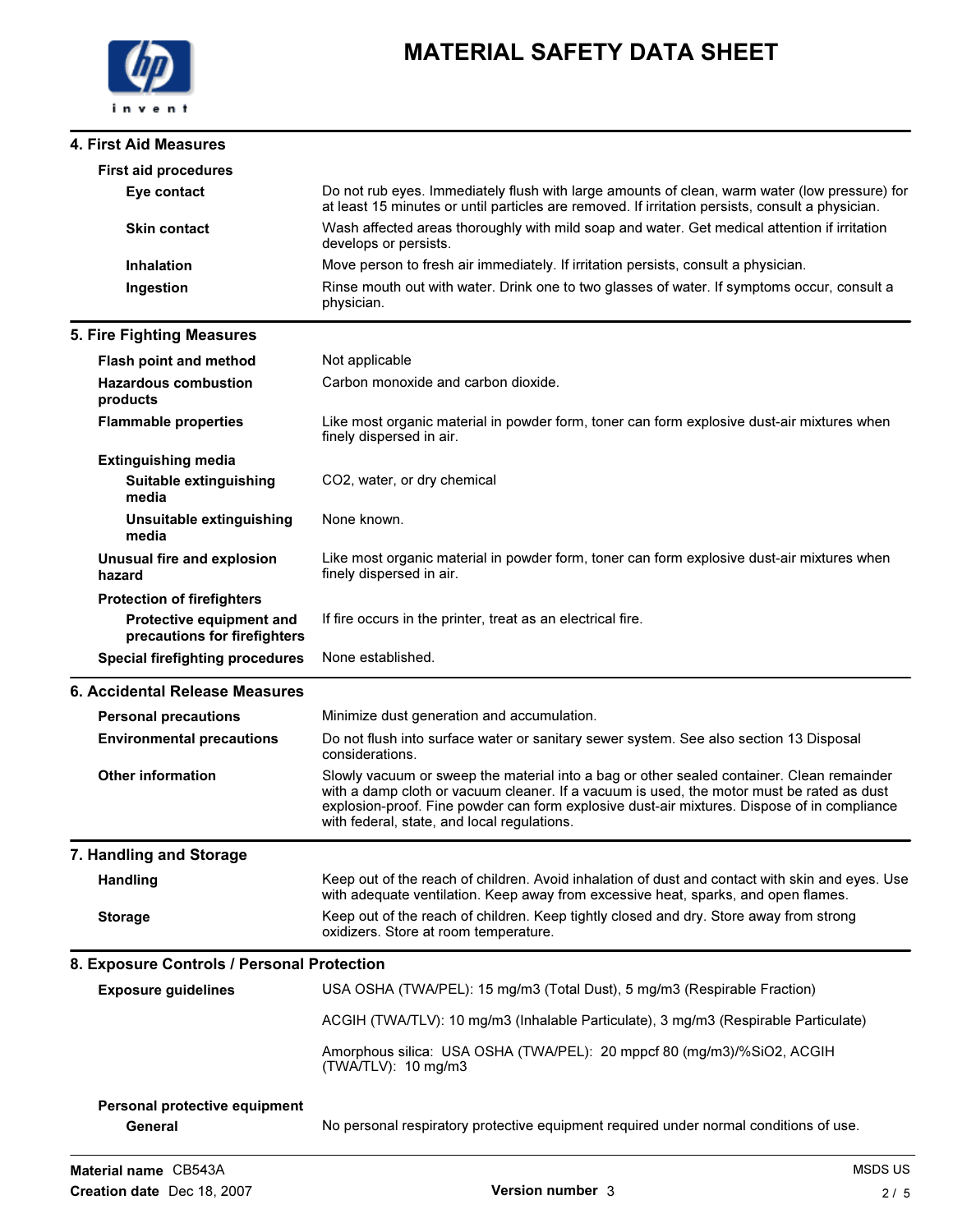

# MATERIAL SAFETY DATA SHEET

#### 9. Physical & Chemical Properties

| Appearance                                        | Fine powder                                                   |
|---------------------------------------------------|---------------------------------------------------------------|
| Color                                             | Magenta                                                       |
| Odor                                              | Slight plastic odor                                           |
| <b>Odor threshold</b>                             | Not available.                                                |
| <b>Physical state</b>                             | Not available.                                                |
| Form                                              | solid                                                         |
| pH                                                | Not applicable                                                |
| <b>Melting point</b>                              | Not available.                                                |
| <b>Freezing point</b>                             | Not available.                                                |
| <b>Boiling point</b>                              | Not applicable                                                |
| <b>Flash point</b>                                | Not applicable                                                |
| <b>Evaporation rate</b>                           | Not applicable                                                |
| <b>Flammability</b>                               | Not available.                                                |
| Flammability limits in air,<br>upper, % by volume | Not available.                                                |
| Flammability limits in air,<br>lower, % by volume | Not flammable                                                 |
| Vapor pressure                                    | Not applicable                                                |
| <b>Vapor density</b>                              | Not applicable                                                |
| <b>Specific gravity</b>                           | $1 - 1.2$ (H2O = 1)                                           |
| <b>Relative density</b>                           | Not available.                                                |
| <b>Solubility (water)</b>                         | Negligible in water. Partially soluble in toluene and xylene. |
| <b>Partition coefficient</b><br>(n-octanol/water) | Not available.                                                |
| <b>Auto-ignition temperature</b>                  | Not applicable                                                |
| <b>Decomposition temperature</b>                  | Not available.                                                |
| <b>Softening point</b>                            | 212 - 302 °F (100 - 150 °C)                                   |
| <b>Viscosity</b>                                  | Not applicable                                                |

### 10. Chemical Stability & Reactivity Information

| Stable under normal storage conditions.                                                                                                           |
|---------------------------------------------------------------------------------------------------------------------------------------------------|
| Imaging Drum: Exposure to light                                                                                                                   |
| Strong oxidizers                                                                                                                                  |
| Carbon monoxide and carbon dioxide.                                                                                                               |
| Will not occur.                                                                                                                                   |
|                                                                                                                                                   |
| LD50/oral/rat >2000 mg/kg; (OECD 401); Not harmful Not classified for acute oral toxicity<br>according to EU Directive 67/548/EEC and 1999/45/EC. |
| No information available.                                                                                                                         |
| Not classified for acute inhalation toxicity according to EU Directive 67/548/EEC and<br>1999/45/EC.                                              |
| Not classified as irritant, according to OSHA Hazard Communication Standard (HCS) and EU<br>Directive 67/548/EEC and as amended.                  |
|                                                                                                                                                   |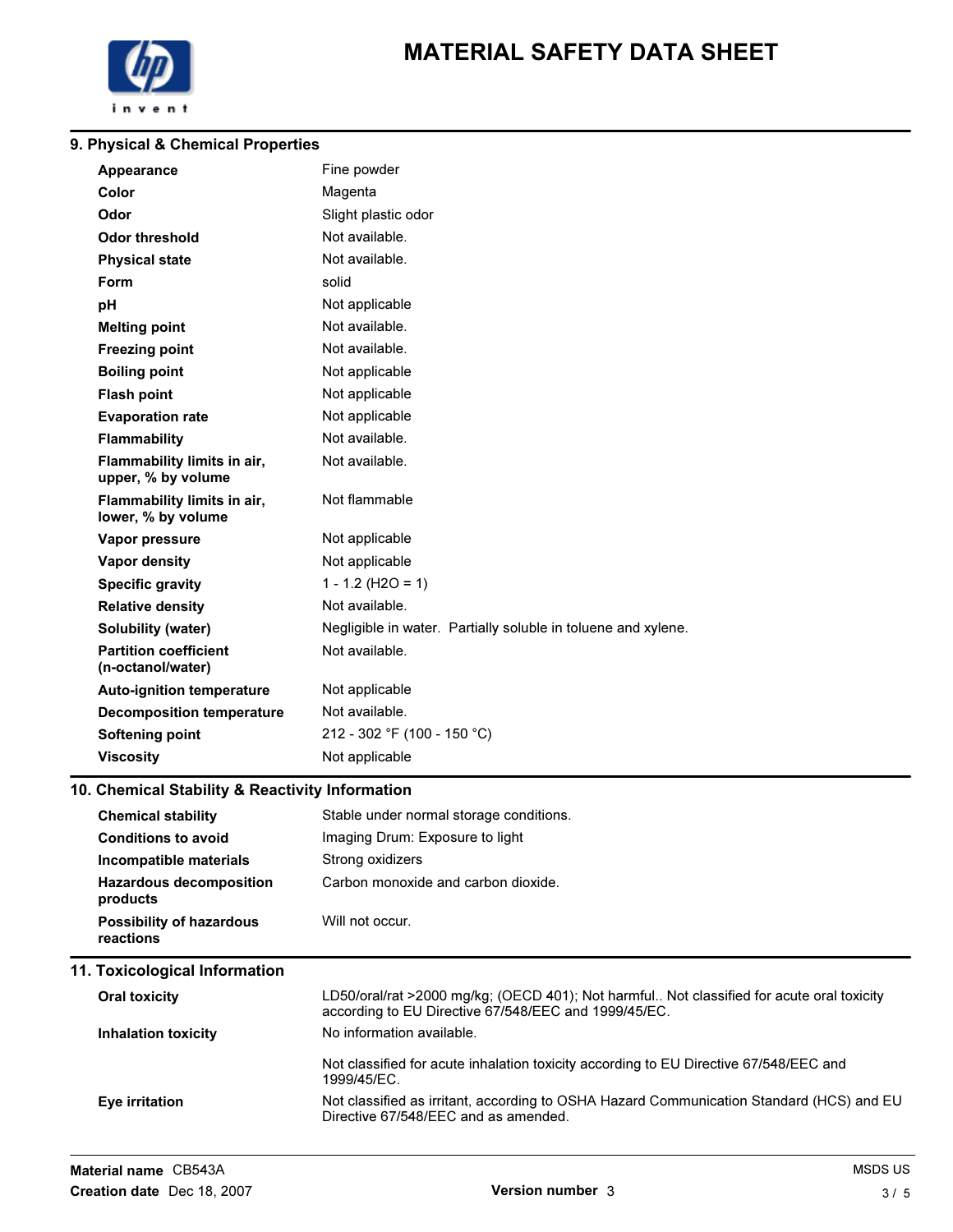|                                                       | <b>MATERIAL SAFETY DATA SHEET</b>                                                                                                                                                                                                                                                                                 |
|-------------------------------------------------------|-------------------------------------------------------------------------------------------------------------------------------------------------------------------------------------------------------------------------------------------------------------------------------------------------------------------|
| invent                                                |                                                                                                                                                                                                                                                                                                                   |
| <b>Sensitization</b>                                  | Not classified as a sensitizer according to EU Directive 67/548/EEC and as amended, and<br>OSHA HCS (US).                                                                                                                                                                                                         |
| <b>Chronic toxicity</b>                               | No information available.                                                                                                                                                                                                                                                                                         |
| Carcinogenicity                                       | Not a known or suspected carcinogen according to any IARC Monograph, NTP, OSHA<br>Regulations (USA), EU Directive, or Proposition 65 (California).                                                                                                                                                                |
| <b>Mutagenicity</b>                                   | Negative, does not indicate mutagenic potential (Ames Test: Salmonella typhimurium)                                                                                                                                                                                                                               |
| <b>Reproductive toxicity</b>                          | Not classified as toxic according to EU Directive 67/548/EEC and as amended, California<br>Prop. 65, and DFG (Germany).                                                                                                                                                                                           |
| 12. Ecological Information                            |                                                                                                                                                                                                                                                                                                                   |
| <b>Ecotoxicity</b>                                    | 96.00 Hours, LL50 > 1000 mg/l, rainbow trout                                                                                                                                                                                                                                                                      |
| Persistence and degradability                         | Not available.                                                                                                                                                                                                                                                                                                    |
| 13. Disposal Considerations                           |                                                                                                                                                                                                                                                                                                                   |
| <b>Disposal instructions</b>                          | Do not shred toner cartridge, unless dust-explosion prevention measures are taken. Finely<br>dispersed particles may form explosive mixtures in air. Dispose of in compliance with federal,<br>state, and local regulations.                                                                                      |
|                                                       | HP's Planet Partners (trademark) supplies recycling program enables simple, convenient<br>recycling of HP original inkjet and LaserJet supplies. For more information and to determine<br>if this service is available in your location, please visit http://www.hp.com/recycle.                                  |
| 14. Transport Information                             |                                                                                                                                                                                                                                                                                                                   |
| Not available.                                        |                                                                                                                                                                                                                                                                                                                   |
| General                                               | Not a regulated article under United States DOT, IATA, ADR, IMDG, or RID.                                                                                                                                                                                                                                         |
| 15. Regulatory Information                            |                                                                                                                                                                                                                                                                                                                   |
| <b>US federal regulations</b>                         | US EPA TSCA Inventory: All chemical substances in this product comply with all rules or<br>orders under TSCA.                                                                                                                                                                                                     |
| <b>CERCLA (Superfund) reportable quantity</b><br>None |                                                                                                                                                                                                                                                                                                                   |
|                                                       | Superfund Amendments and Reauthorization Act of 1986 (SARA)                                                                                                                                                                                                                                                       |
| <b>Hazard categories</b>                              | Immediate Hazard - No<br>Delayed Hazard - No<br>Fire Hazard - No<br>Pressure Hazard - No<br>Reactivity Hazard - No                                                                                                                                                                                                |
| <b>Section 302 extremely</b><br>hazardous substance   | No                                                                                                                                                                                                                                                                                                                |
| <b>Section 311 hazardous</b><br>chemical              | No                                                                                                                                                                                                                                                                                                                |
| <b>International regulations</b>                      | All chemical substances in this HP product have been notified or are exempt from notification<br>under chemical substances notification laws in the following countries: US (TSCA), EU<br>(EINECS/ELINCS), Switzerland, Canada (DSL/NDSL), Australia, Japan, Philippines, South<br>Korea, New Zealand, and China. |
| <b>16. Other Information</b>                          |                                                                                                                                                                                                                                                                                                                   |
| <b>HMIS<sup>®</sup></b> ratings                       | Health: 1<br>Flammability: 1<br>Physical hazard: 0                                                                                                                                                                                                                                                                |
| <b>NFPA ratings</b>                                   | Health: 1<br>Flammability: 1<br>Instability: 0                                                                                                                                                                                                                                                                    |
| <b>Issue date</b>                                     | Mar 16 2009 6:42AM                                                                                                                                                                                                                                                                                                |
| <b>Revision</b>                                       | 3                                                                                                                                                                                                                                                                                                                 |
|                                                       |                                                                                                                                                                                                                                                                                                                   |